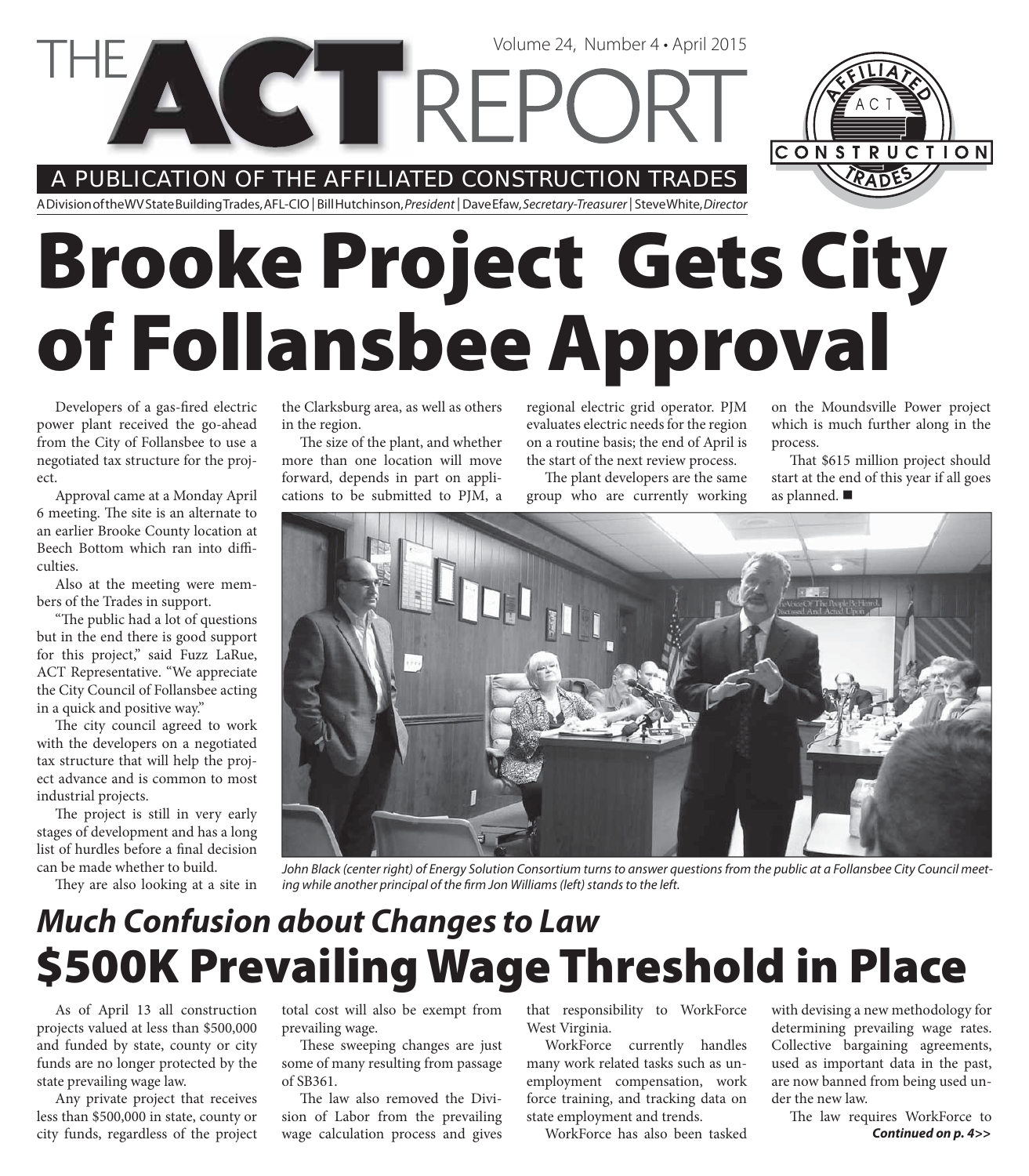# **Painters District Council 53 Holds Third Annual Coatings and Corrosion Expo**

More than 300 people gathered at Painters District Council 53 training center in Lewis County for the third annual Coating and Corrosion Expo.

The event was held on April 1 with 40 vendors on hand.

The expo had many different sta-

#### "We do more than paint..."

#### **Dan Poling**

Business Manager, Painters District Council 53

tions set up for contractors and others to learn about preventing and treating corrosion.

Among those in attendance were engineers, bridge inspectors, energy company representatives, and folks from the Division of Highways as well as Department of Environmental Protection.

 In a virtual reality room people in attendance could learn how to properly spray and not waste paint and other sealants.

"We do more than paint, we apply coatings that protect material from corrosion and save money when done properly," said Dan Poling, Business Manager for District 53.

 "We had material and equipment suppliers who teach about coatings

which attracted architects and engineers for continuing education.

Brian Stanley, Marketing Representative for DC 53 also points to the great exposure the event gives to the benefits of having skilled labor performing the tasks required for coatings.

"We showcase the skilled manpower produced at the training center, people who actually do the work," said Stanley.

"It takes knowledgeable and skilled people applying these coatings to ensure their effectiveness." $\blacksquare$ 



More than 300 people attended the third annual Coatings and Corrosion Expo sponsored by Painters District Council 53 at their Weston training facility in early April.

# **Right-to-Work Study Ordered by Leaders**

Republican leaders of the House and Senate directed WVU to conduct an economic impact study of the socalled Right-to-Work legislation.

While the measure was not advanced during the most recent legislative session it appears it will be a major topic for next year.

In their March 6 letter to WVU's Bureau of Business and Economic Research the two leaders invoked a new rule created by the legislature that allows them to request a study without a vote of legislators. In the past a study resolution would have been presented for a vote.

"We certainly hope WVU looks at the significant amount of data showing Right-to-Work laws have hurt economies and families rather than

helped," said Kenny Perdue, President of the WV AFL-CIO.

Perdue points to a number of facts the WV AFL-CIO has gathered about so-called Right-to-Work.

- According to the Bureau of Labor Statistics, 7 out of the top 10 highest unemployment states are right-to-work -- Mississippi, Georgia, Nevada, Louisiana, Arizona, Tennessee and South Carolina.
- Job creation and manufacturing employment actually fell dramatically in the 10 years after Oklahoma adopted rightto-work. In addition, the total number of new companies coming into Oklahoma dropped by fully one-third after the adoption

of right-to-work.

- According to Area Development, a site-selection specialty publication that regularly surveys manufacturers on the most important factors for their location decisions, whether a state has adopted "right to work" legislation has never even ranked in the top 10.
- Economic analysis published in the Review of Law & Economics in 2009 shows there is no greater business capital formation in right-to-work states than in freebargaining states. Instead, the most significant effect of rightto-work laws was to drive down wages and median personal income, while widening the in-

come inequality gap.

- The top 5 states ranked by the State New Economy Index in a non-political survey for suitability for high-tech companies are all "free bargaining" states, not right-to-work states.
- Proponents of right-to-work in West Virginia have not cited a single example that backs up their claim that companies won't locate here because we're a freebargaining state.
- The scientific analysis of rightto-work laws shows that rightto-work laws lower wages and benefits for both union and nonunion workers alike, while having no positive impact whatsoever on job growth.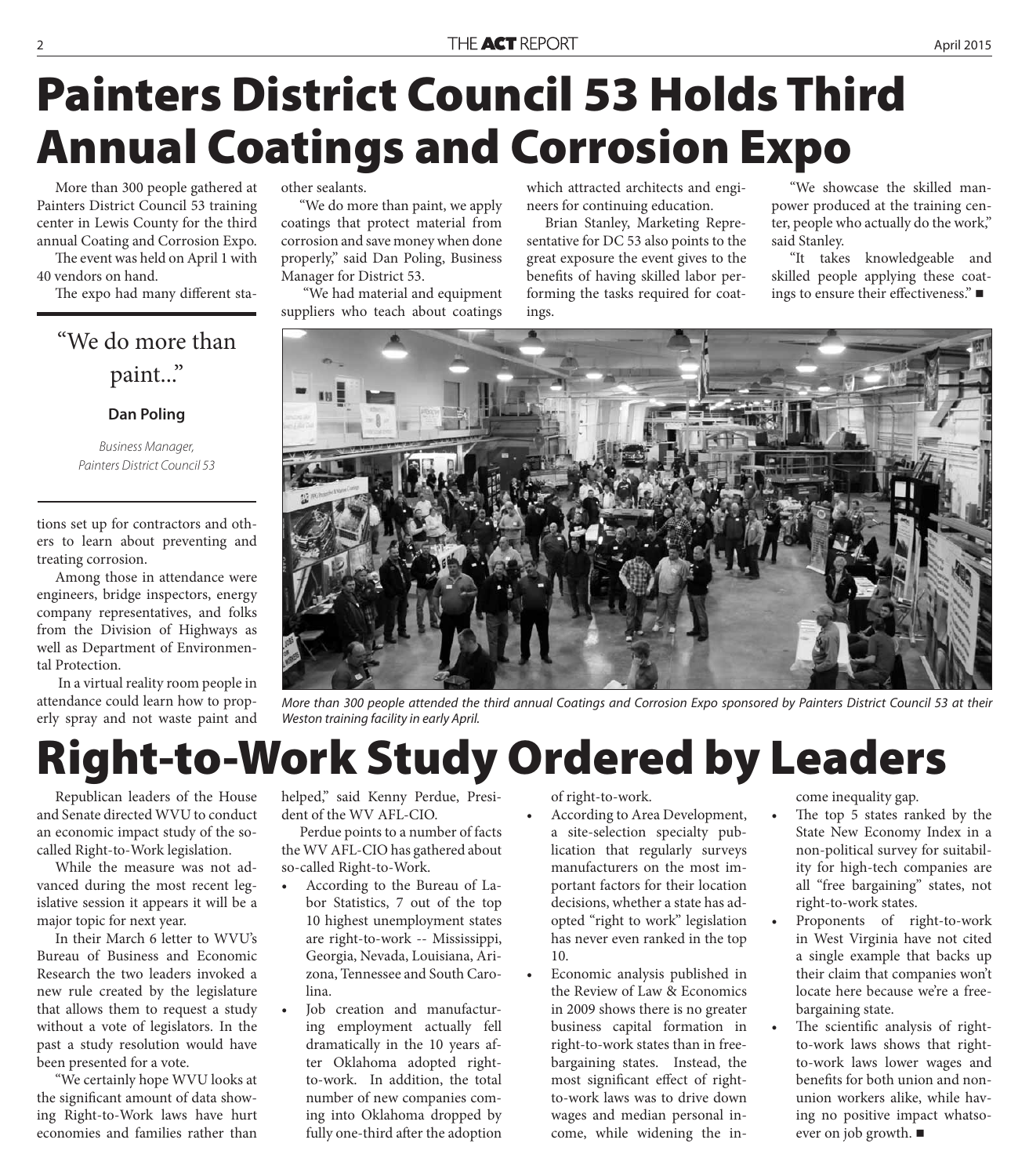### **Atlantic Coast Pipeline Public Hearings** *\$5 Billion Project*

A \$5 billion pipeline project that will start in West Virginia and travel 550 miles south is moving through the regulatory approval process.

The Federal Energy Regulatory Commission held a series of public hearings along the pipeline route including a March 23 meeting in Elkins and March 24 in Bridgeport.

On hand at both meetings were members of the Trades to support the project which will be built under a union agreement.

"We talked about the jobs building the pipeline and the opportunities the pipeline will create to create more jobs," said Matt McComas, ACT Representative.

The Atlantic Coast Pipeline will start in Lewis County as a 42 inch line and end up at 36 inches in North Carolina. A 20 inch line will split off to bring gas to the Southeast Virginia area.

The Atlantic Coast Pipeline is a joint venture including Dominion Resources, Duke Energy, Piedmont Natural Gas and AGL Resources.

The line will carry 1.5 billion cu-

bic feet of dry gas per day.

Dry gas is the type used for typical consumption by homeowners and businesses and is different than the valuable liquids separated from much

of the Marcellus and Utica wells. Ethane, one of the liquids found, is a raw material for the ethane cracker. The Atlantic Coast Pipeline will be used for dry gas only.

Approval from FERC is expected later this year with construction hopefully to begin by mid-2016. The project construction will take two years to complete. ■



Discussing the Atlantic Coast Pipeline at a March 24 public hearing at Bridgeport High School are (from left) Shane Dillon and Rob Richards, with the Laborers; Steve McDiffitt Operating Engineers 132; and from Dominion Greg Park, Manager of Pipeline Construction and Bob Orndorff, Senior Policy Advisor for State and Local Affairs, WV.

### **Tri-State Bowling Tournament Raises \$7,000 for Cabell Children's Hospital** *Labor-Management Event*

Ryan Kilgour (holding trophy) along with Dustin, Alex and Bob Kilgour are among the many winners at the Tri-State Building Trades Bowling Tournament held on Sunday March 22 at Colonial Lanes in Huntington.

Ryan, a member of Boilermakers Local 105, bowled the highest individual game of 258, besting his brother who bowled 257 in the same game.

Boilermakers Local 105 won the best team score. Fourteen teams participated in all.

But the biggest winners, according to Tri-State Business Manager Mark Johnson, are children who find themselves at Cabell Huntington Children's Hospital.

All of the \$7,000 in proceeds were given to the non-profit hospital's Foundation.

"We appreciate Neighborgall Construction and the Tri-State Contractors Association along with all of the crafts for participating and helping sponsor the event as well as contributing to an important cause," said Johnson.

Johnson also credits volunteers Jewell Burton and her granddaughter Madison who provided refreshments. ■